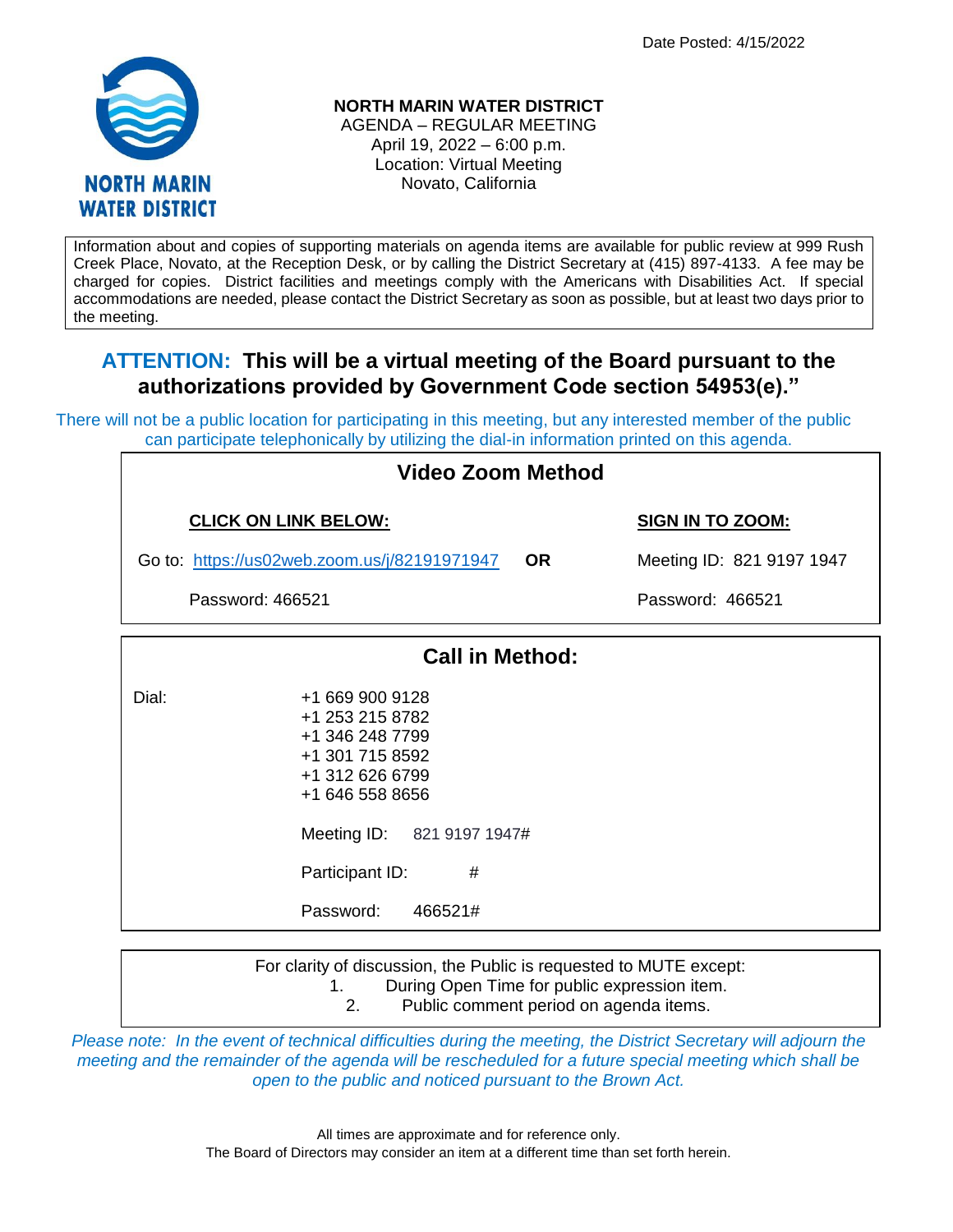| Est.<br>Time | ltem | Subiect                                                     |
|--------------|------|-------------------------------------------------------------|
| 6:00 p.m.    |      | <b>CALL TO ORDER</b>                                        |
|              |      | <b>APPROVE MINUTES FROM REGULAR MEETING, April 5, 2022</b>  |
|              |      | <b>APPROVE MINUTES FROM SPECIAL MEETING, April 12, 2022</b> |

- 3. *GENERAL MANAGER'S REPORT*
- 4. *OPEN TIME: (Please observe a three-minute time limit)*

This section of the agenda is provided so that the public may express comments on any issues not listed on the agenda that are of interest to the public and within the jurisdiction of the North Marin Water District. When comments are made about matters not on the agenda, Board members can ask questions for clarification, respond to statements or questions from members of the public, refer a matter to staff, or direct staff to place a matter of business on a future agenda. The public may also express comments on agenda items at the time of Board consideration.

## 5. *STAFF/DIRECTORS REPORTS*

## 6. *MONTHLY PROGRESS REPORT W/Customer Service Questionnaire*

## *CONSENT CALENDAR*

The General Manager has reviewed the following items. To his knowledge, there is no opposition to the action. The items can be acted on in one consolidated motion as recommended or may be removed from the Consent Calendar and separately considered at the request of any person.

- 7. **Consent – Approve:** NMWD Administration and Laboratory Upgrade Project Architectural and Construction Management Services
- 8. **Consent – Approve***:* Quitclaim Portion of Existing 10-Foot Width Water Line Easement APN 157-332-16 & -19

## *ACTION CALENDAR*

- 9. *Approve:* Rate Increase Letter to Novato Water & Recycled Water Customers
- 10. *Approve:* Rate Increase Letter to West Marin Water and Oceana Marin Sewer Customers
- 11. *Approve:* General Manager Appointment, Conditions of Employment and Pay Scale Resolution

12. *Approve- Consider:* Amending Regulation 26 to Increase General Manger's Expense Authority for Minor Extensions or Modifications to the Water Distribution System and

Make Other Clarifications **Resolution** Resolution

13. *Approve:* California Pool and Spa Association (CPSA) Response

## *INFORMATION ITEMS*

- 14. Planning for Transition to In-Person Board Meetings
- 15. NBWRA Meeting March 28, 2022

## 16. *MISCELLANEOUS*

Disbursements – Dated April 7, 2022 Disbursements – Dated April 14, 2022

## News Articles:

Marin IJ – NMWD leader to step down after 24 years – Retires May 4